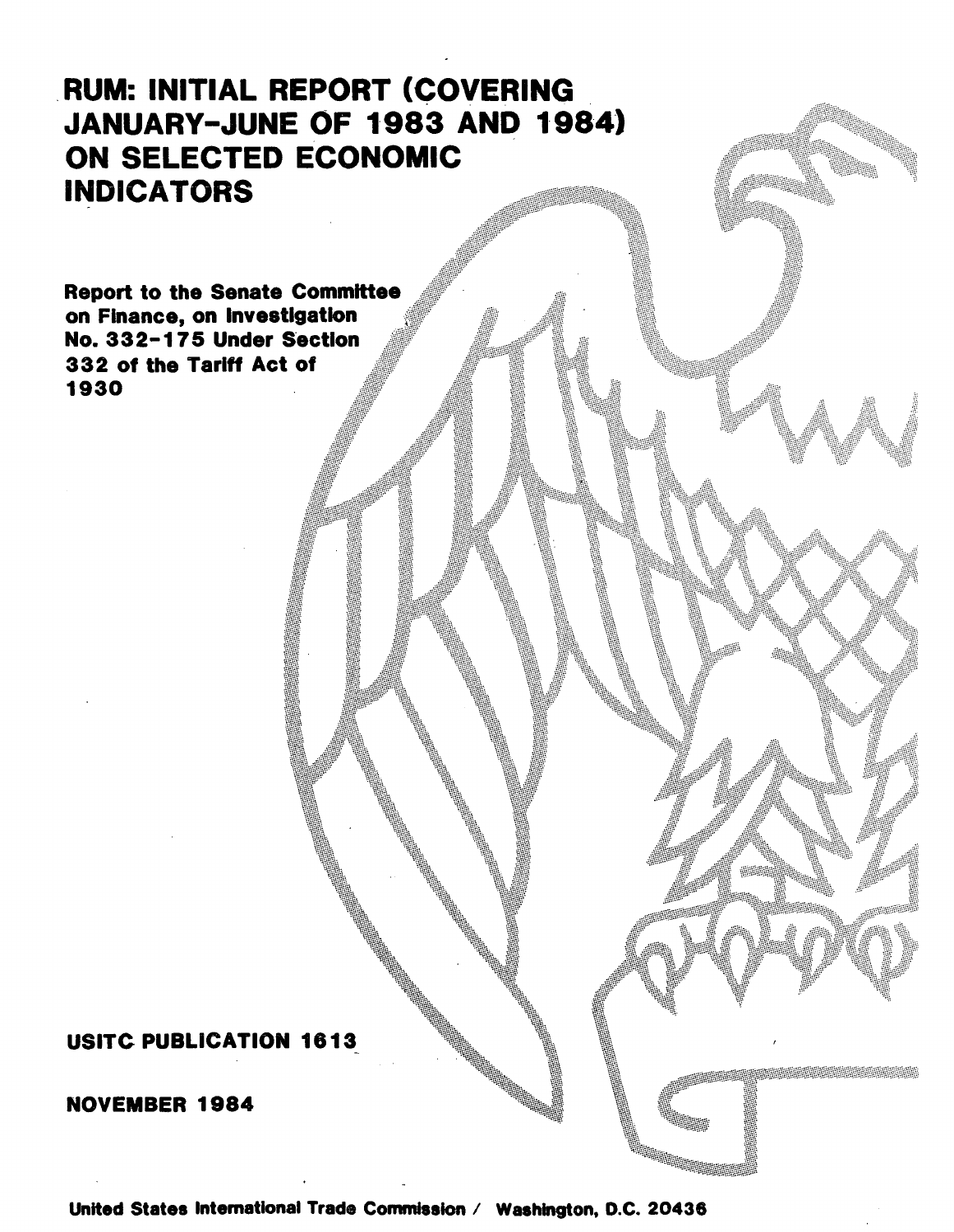## UNITED STATES INTERNATIONAL TRADE COMMISSION

### **COMMISSIONERS**

**Paula Stern, Chairwoman** 

**Susan W. Liebeler, Vice Chairman** 

**Alfred E. Eckes** 

**Seeley G. Lodwick** 

**·oavld a. Rohr** 

Kenneth R. Mason, Secretary to the Commission

William A. Lipovsky

Agriculture Division

Office of Industries Norris A. Lynch, Director

Address all communications to Office of the Secretary United States International Trade Commission Washington, D.C. 20436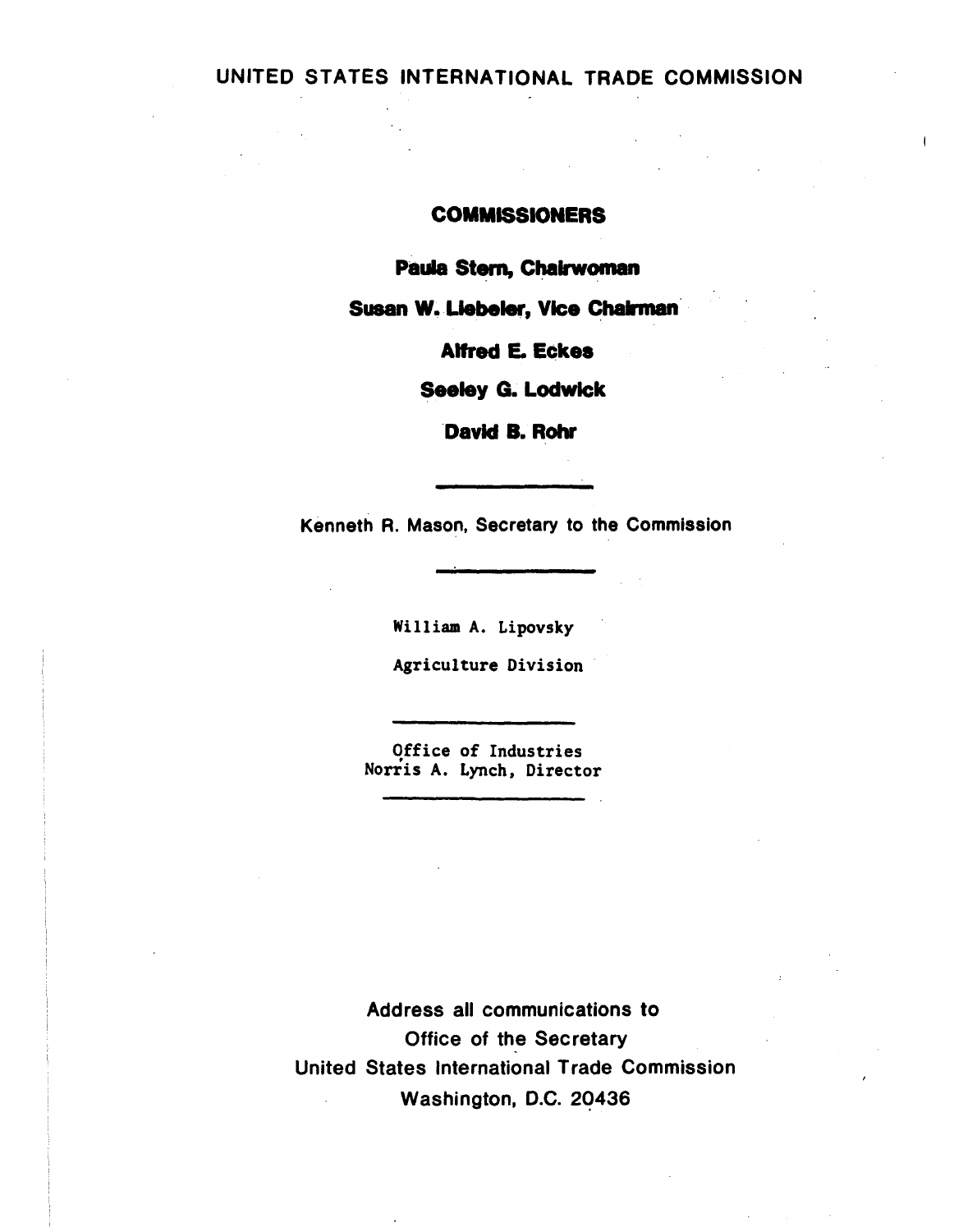#### PREFACE

'J

On January 13, 1984, at the request of the Chairman of the Committee on Finance, U.S. Senate, and in accordance with the provisions of section 332(b) of the Tariff Act of 1930 (19 U.S.C. 1332(b)), the United States International Trade Commission instituted investigation No. 332-175, Rum: Annual Report on Selected Economic Indicators. The purpose of the report is to gather and compile data on the ; um industry from public sources and report such data to the Committee on an annual basis.

The report, as requested by the Finance Committee, contains the following statistical information on rum: (1) U.S. production; (2) U.S. exports; (3) U.S. imports for consumption (total and by countries designated as eligible for the Caribbean Basin Initiative); (4) apparent U.S. consumption; and (5) shipments from Puerto Rico and the U.S. Virgin Islands to the United States. Further, the report shows imports under new statistical categories as provided for in the Tariff Schedules of the United States under item- 169.14 (i.e., new categories for rum valued at not over \$2 per proof gallon, at between \$2.00 and \$3.50 per proof gallon, and at \$3.50 or more per proof gallon) as requested by the Committee.

This initial report covers the period January-June of 1983 and 1984. Subsequent reports will be issued on a calendar basis as long as rum is accorded duty-free treatment pursuant to the Caribbean Basin Economic Recovery Act; the next report covering calendar year 1984 will be issued in May 1985.,

i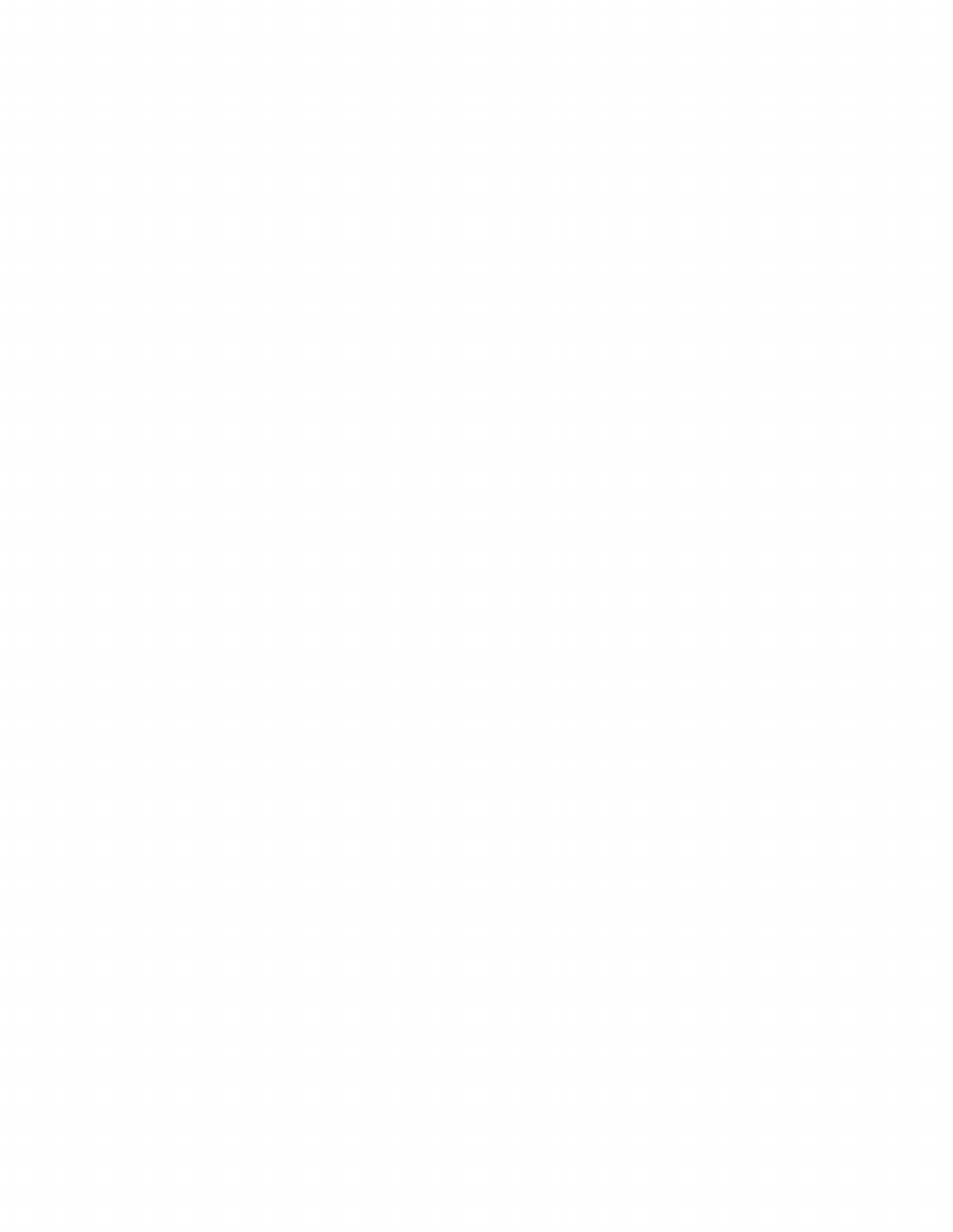# C 0 N T E N T S

Page  $\ddot{\phantom{a}}$ Prefacei Highlights-1

# Tables

|    | 1. Rum: U.S. product.on, exports of domestic merchandise, imports   |
|----|---------------------------------------------------------------------|
|    | for consumption, and apparent consumption, January-June of 1983     |
|    | and 1984                                                            |
|    | 2. Rum: U.S. imports for consumption, by designated CBI countries   |
|    | and other sources, January-June of 1983 and 1984------              |
| 3. | Rum in containers each holding not over 1 gallon: U.S. imports      |
|    | for consumption, by designated CBI countries and other sources,     |
|    | January-June of 1983 and 1984-                                      |
| 4. | Rum in containers each holding over 1 gallon: U.S. imports for      |
|    | consumption, by designated CBI countries and other sources,         |
|    | January-June of 1983 and 1984-----                                  |
| 5. | Rum in containers each holding over 1 gallon, valued at not over    |
|    | \$2 per proof gallon: U.S. imports for consumption, by designated   |
|    | CBI countries and other sources, January-June of 1983 and 1984-     |
| 6. | Rum in containers each holding over 1 gallon, valued between \$2.00 |
|    | and \$3.50 per proof gallon: U.S. imports for consumption,          |
|    | by designated CBI countries and other sources, January-June         |
|    | of 1983 and 1984-                                                   |
| 7. | Rum in containers each holding over 1 gallon, valued at \$3.50      |
|    | or more per proof gallon: U.S. imports for consumption,             |
|    | by designated CBI countries and other sources, January-June         |
|    | of 1983 and 1984-                                                   |
| 8. | Rum: U.S. exports of domestic merchandise, by principal markets,    |
|    | January-June of 1983 and 1984-                                      |
| 9. | Rum: Shipments from Puerto Rico and the U.S. Virgin Islands to      |
|    | the United States, January-June of 1983 and 1984------              |

 $\ddot{\phantom{a}}$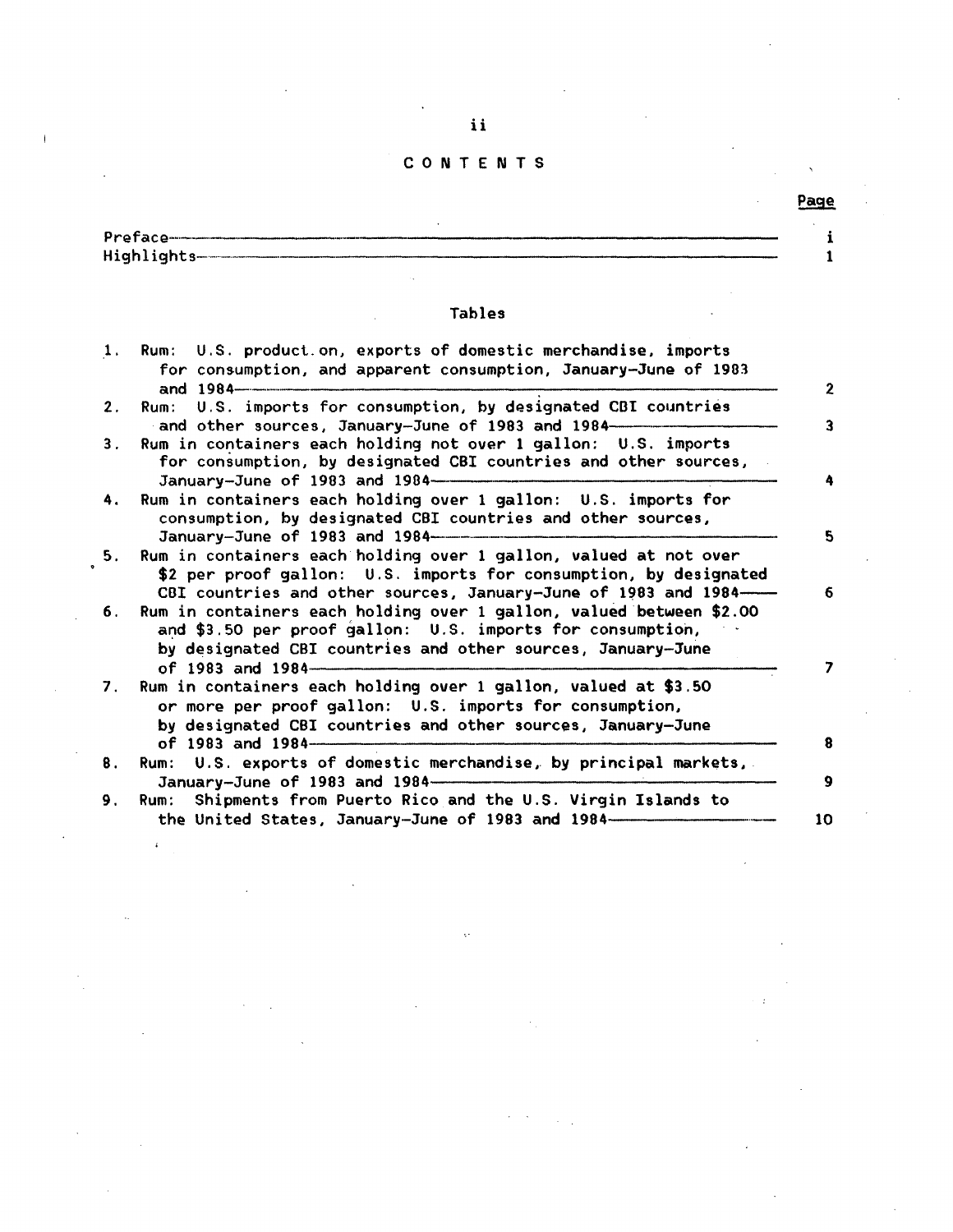$\sim 100$  $\sim 1000$  $\mathcal{L}(\mathcal{L}^{\mathcal{L}})$  and  $\mathcal{L}(\mathcal{L}^{\mathcal{L}})$  and  $\mathcal{L}(\mathcal{L}^{\mathcal{L}})$  $\label{eq:2.1} \frac{1}{\sqrt{2}}\int_{\mathbb{R}^3}\frac{1}{\sqrt{2}}\left(\frac{1}{\sqrt{2}}\right)^2\frac{1}{\sqrt{2}}\left(\frac{1}{\sqrt{2}}\right)^2\frac{1}{\sqrt{2}}\left(\frac{1}{\sqrt{2}}\right)^2.$  $\label{eq:2.1} \begin{split} \mathcal{L}_{\text{max}}(\mathbf{r}) = \mathcal{L}_{\text{max}}(\mathbf{r}) \mathcal{L}_{\text{max}}(\mathbf{r}) \mathcal{L}_{\text{max}}(\mathbf{r}) \mathcal{L}_{\text{max}}(\mathbf{r}) \mathcal{L}_{\text{max}}(\mathbf{r}) \mathcal{L}_{\text{max}}(\mathbf{r}) \mathcal{L}_{\text{max}}(\mathbf{r}) \mathcal{L}_{\text{max}}(\mathbf{r}) \mathcal{L}_{\text{max}}(\mathbf{r}) \mathcal{L}_{\text{max}}(\mathbf{r}) \mathcal{L}_{\text{max}}(\mathbf{r}) \$  $\label{eq:1} \nabla \mathbf{X} = \nabla \mathbf{X} + \nabla \mathbf{X} + \nabla \mathbf{X} + \nabla \mathbf{X} + \nabla \mathbf{X} + \nabla \mathbf{X} + \nabla \mathbf{X} + \nabla \mathbf{X} + \nabla \mathbf{X} + \nabla \mathbf{X} + \nabla \mathbf{X} + \nabla \mathbf{X} + \nabla \mathbf{X} + \nabla \mathbf{X} + \nabla \mathbf{X} + \nabla \mathbf{X} + \nabla \mathbf{X} + \nabla \mathbf{X} + \nabla$  $\label{eq:2.1} \mathcal{F}^{\text{max}}_{\text{max}}(\mathcal{F}^{\text{max}}_{\text{max}})$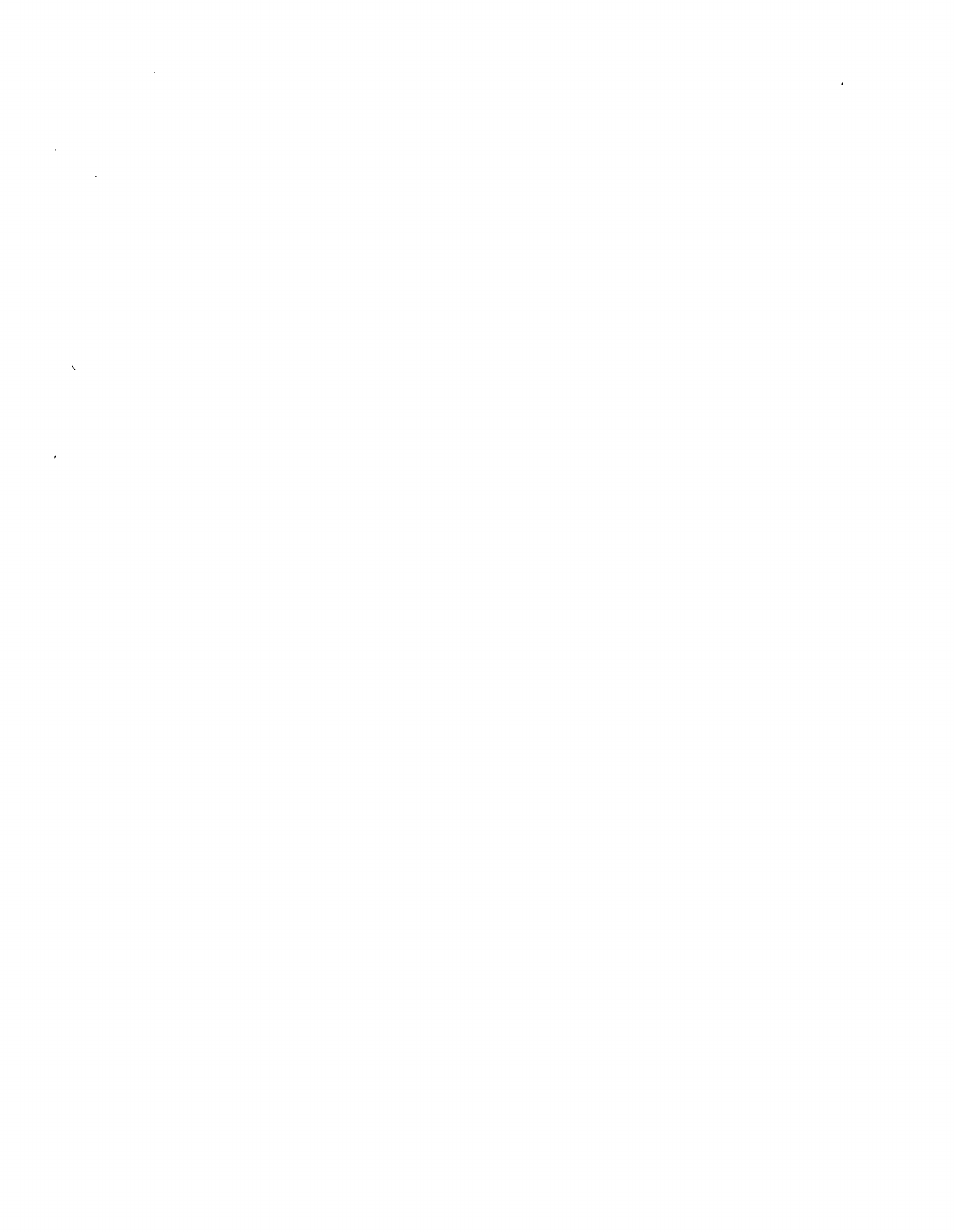#### **HIGHLIGHTS**

The following are highlights of the economic data collected on rum for

January-June of 1983 and 1984.

- o For the first half of 1984, U.S. production of rum amounted to 13.1 million proof gallons, up 3.5 percent from the level of the comparable period of 1983.
- o U.S. exports of rum remained stable at 197,000 proof gallons during the two periods but the value of such exports rose from \$831,000 to \$1.2 million.
- o For the first half of 1984, imports of rum amounted to 5 million proof gallons, valued at \$28.9 million, compared with 485,000 proof gallons, valued at \$2.6 million, in the same period of 1983.
- o Rum imports from CBI eligible countries accounted for 99 percent of the value of total rum imports during January-June 1984, and rum imports from Jamaica made-up 97 percent of the total value of U.S. rum imports from CBI countries. During the comparable period of 1983, CBI countries supplied 86 percent of the total imports, and Jamaica accounted for 60 percent of the imports from CBI countries.
- o Apparent U.S. consumption of rum in the first half of 1984 amounted to 12.2 million proof gallons, 15 percent higher than in the comparable period of 1983.
- o Rum shipments from Puerto Rico to the United States declined from 12.2 million proof gallons in the first half of 1983 to 10.8 million proof gallons in the comparable period in 1984. During the same two periods, rum shipments from the U.S. Virgin Islands to the United States declined from 1.6 million proof gallons to 1.2 million proof gallons.

1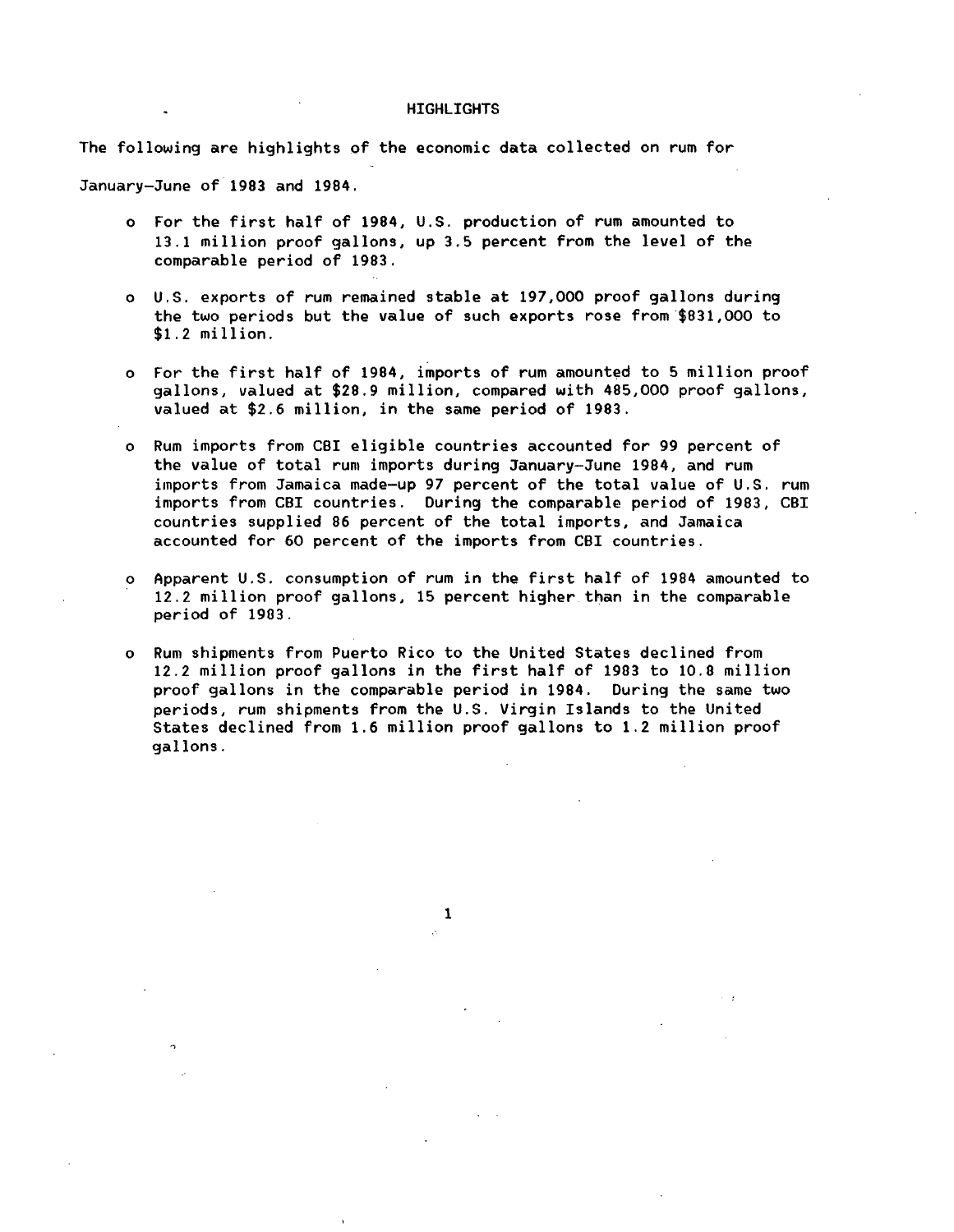Table 1. --- Rum: U.S. production, exports of domestic merchandise, imports for consumption, and apparent consumption, January-June of 1983 and 1984

|                                                                                                                                                                                                                                                                                                                                            |                      |           | unit value per proof gallon) |                                   |                                                      |
|--------------------------------------------------------------------------------------------------------------------------------------------------------------------------------------------------------------------------------------------------------------------------------------------------------------------------------------------|----------------------|-----------|------------------------------|-----------------------------------|------------------------------------------------------|
| Period                                                                                                                                                                                                                                                                                                                                     | Produc-<br>tion $1/$ | Exports   | Imports                      | Apparent<br>consump-<br>tion $2/$ | Ratio (per-<br>cent) of<br>imports to<br>consumption |
|                                                                                                                                                                                                                                                                                                                                            |                      |           | Quantity                     |                                   |                                                      |
|                                                                                                                                                                                                                                                                                                                                            |                      |           |                              |                                   |                                                      |
| January-June:                                                                                                                                                                                                                                                                                                                              |                      |           |                              |                                   |                                                      |
|                                                                                                                                                                                                                                                                                                                                            | 12,674:              | 197       | 485 :                        | 10,650:                           | 4.6                                                  |
| $1984$ $\cdots$ $\cdots$ $\cdots$ $\cdots$ $\cdots$ $\cdots$ $\cdots$ $\cdots$ $\cdots$ $\cdots$ $\cdots$ $\cdots$ $\cdots$ $\cdots$ $\cdots$ $\cdots$ $\cdots$ $\cdots$ $\cdots$ $\cdots$ $\cdots$ $\cdots$ $\cdots$ $\cdots$ $\cdots$ $\cdots$ $\cdots$ $\cdots$ $\cdots$ $\cdots$ $\cdots$ $\cdots$ $\cdots$ $\cdots$ $\cdots$ $\cdots$ | $13,118$ :           | 197:      | $3/5,023$ :                  | 12,196:                           | 41.2<br>3/                                           |
|                                                                                                                                                                                                                                                                                                                                            |                      |           | Value                        |                                   |                                                      |
|                                                                                                                                                                                                                                                                                                                                            |                      |           |                              |                                   |                                                      |
| January-June:                                                                                                                                                                                                                                                                                                                              |                      |           |                              |                                   |                                                      |
| $1983$ $\cdots$ $\cdots$ $\cdots$                                                                                                                                                                                                                                                                                                          | 76,042:              | 831:      | 2,569:                       | $\frac{4}{ }$                     |                                                      |
| $1984 -$                                                                                                                                                                                                                                                                                                                                   | 75,550:              | $1,212$ : | 28,858:                      | 4/                                |                                                      |
|                                                                                                                                                                                                                                                                                                                                            | Unit value           |           |                              |                                   |                                                      |
|                                                                                                                                                                                                                                                                                                                                            |                      |           |                              |                                   |                                                      |
| January-June:                                                                                                                                                                                                                                                                                                                              |                      |           |                              |                                   |                                                      |
|                                                                                                                                                                                                                                                                                                                                            | \$6.00:              | \$4.22 :  | \$5.30:                      |                                   |                                                      |
|                                                                                                                                                                                                                                                                                                                                            | 5.76:                | 6.14:     | 5.75                         |                                   |                                                      |
|                                                                                                                                                                                                                                                                                                                                            |                      |           |                              |                                   |                                                      |

(Quantity in thousands of proof gallons; value in thousands of dollars;

*11* Represents rum bottled in the United States, as reported by the Bureau of Alcohol, Tobacco, and Firearms of the U.S. Department of the Treasury, and shipments of bottled rum into the United States from Puerto Rico and the Virgin Islands, reported by the Bureau of the Census of the U.S. Department of Commerce. Value is estimated from the average value of bottled rum shipped to the United States from Puerto Rico and the Virgin Islands.

*'fl* Adjusted for stock changes as reported by the U.S. Department of the Treasury.

*11* Officials of the Bureau of Alcohol, Tobacco, and Firearms report that the majority of the increase in imports which took place during January-June 1984 was bulk rum transferred from Customs bond to Treasury bond. These officials also indicate the majority of this rum was held as stocks (under Treasury bond) and consequently, the ratio of imports to consumption is not meaningful.

4/ Not available.

Source: Production data compiled from official statistics of the U.S. Department of the Treasury and the U.S. Department of Commerce, with conversions by the staff of the U.S. International Trade Commission; 'imports and exports compiled from official statistics of the U.S. Department of Commerce.

 $2 \rightarrow$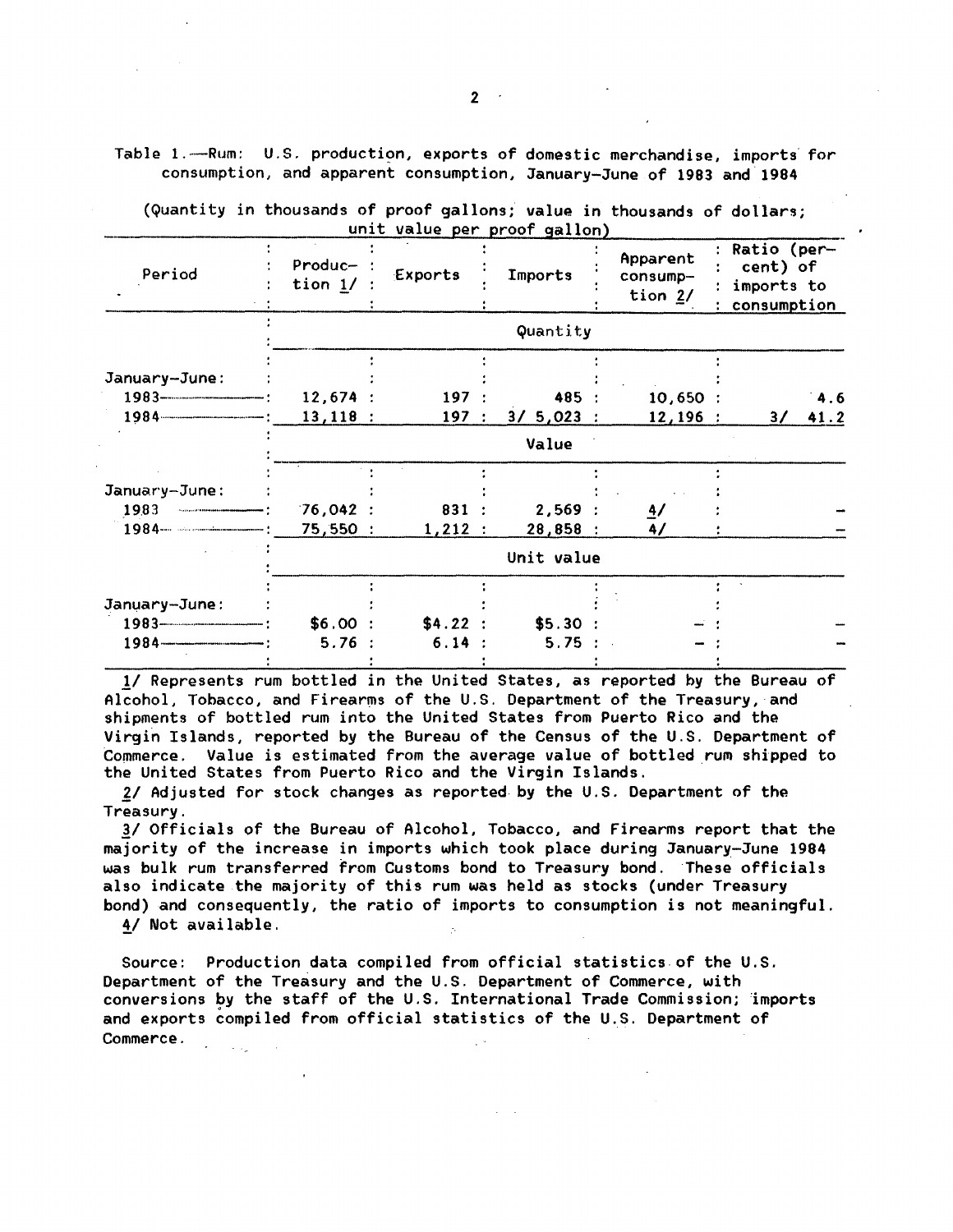|                                                | January-June-                  |                                       |  |
|------------------------------------------------|--------------------------------|---------------------------------------|--|
| Source                                         | 1983                           | 1984                                  |  |
|                                                | Quantity (1,000 proof gallons) |                                       |  |
| CBI countries:                                 |                                |                                       |  |
|                                                | 295:                           | 4,883                                 |  |
| British Virgin Islands-----------------------  | 8:                             | 12                                    |  |
|                                                | 95:                            | 55                                    |  |
|                                                | 34:                            | 317                                   |  |
|                                                | 12:                            | 8                                     |  |
|                                                | 2:                             | 3                                     |  |
| Total of CBI countries-------------------      | 446:                           | 4,992                                 |  |
|                                                | 40 :                           | $\begin{array}{ccc} & 31 \end{array}$ |  |
|                                                | 486 :                          | 5,023                                 |  |
|                                                | Value (1,000 dollars)          |                                       |  |
| CBI countries:                                 |                                |                                       |  |
|                                                | $1,315$ :                      | 27,755                                |  |
| British Virgin Islands------------------------ | 289 :                          | 292                                   |  |
|                                                | 385:                           | 230                                   |  |
|                                                | 47:                            | 137                                   |  |
|                                                | 145:                           | 129                                   |  |
|                                                | 16:                            | 26                                    |  |
|                                                | 2,197:                         | 28,569                                |  |
|                                                | 372:                           | 289                                   |  |
|                                                | 2,569:                         | 28,858                                |  |
|                                                | Unit value (per proof gallon)  |                                       |  |
| CBI countries:                                 |                                |                                       |  |
|                                                | \$4.46:                        | \$5.68                                |  |
|                                                | 37.05 :                        | 24.33                                 |  |
|                                                | 4.04 :                         | 4.18                                  |  |
| Dominican Republic--------------------------   | 1.38:                          | 4.42                                  |  |
|                                                | 11.87:                         | 16.13                                 |  |
|                                                | 8.00 :                         | 8.67                                  |  |
| Average of CBI countries---------              | 4.93:                          | 5.72                                  |  |
|                                                | 9.54 :                         | 9.32<br>$\epsilon=2$ .                |  |
|                                                | 5.29:                          | 5.75                                  |  |

Table 2.-Rum: U.S. imports for consumption, by designated CBI countries and other sources, January-June of 1983 and 1984

Source: Compiled from official statistics of the U.S. Department of Commerce.  $\sim 10^{-4}$ 

 $\overline{a}$ 

 $\omega_{\rm{max}}$ 

 $\ddot{\phantom{0}}$ 

 $\sim$ 

 $\ddot{\phantom{0}}$ 

 $\ddot{\phantom{a}}$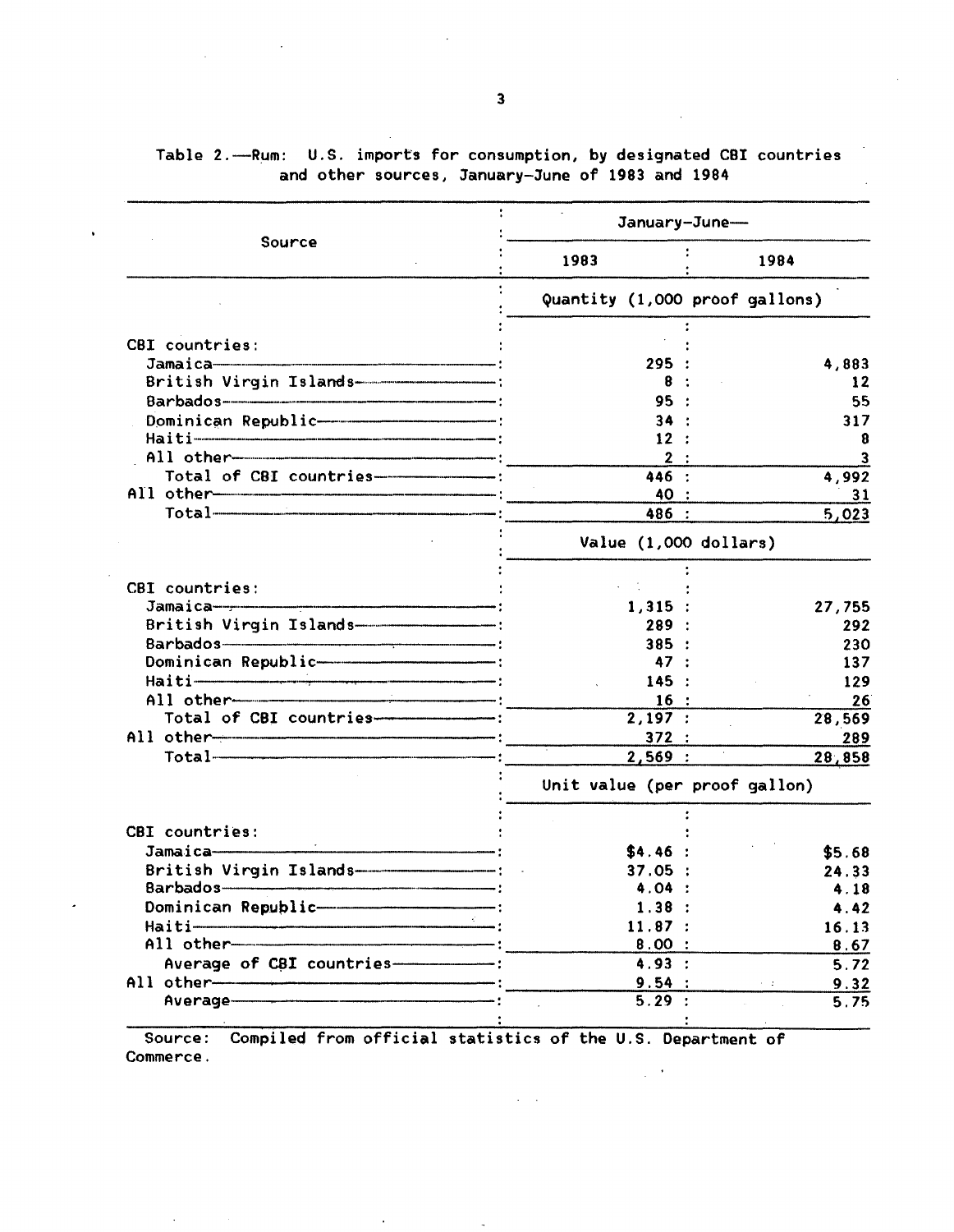Table 3.-Rum in containers each holding not over 1 gallon: U.S. imports for consumption, by designated CBI countries and other sources, January-June of 1983 and 1984

| January-June-                  |  |  |
|--------------------------------|--|--|
| 1984                           |  |  |
| Quantity (1,000 proof gallons) |  |  |
|                                |  |  |
| 38                             |  |  |
| 11                             |  |  |
| 8                              |  |  |
| 9                              |  |  |
| 7                              |  |  |
| 73                             |  |  |
| 26                             |  |  |
| 99                             |  |  |
| Value (1,000 dollars)          |  |  |
|                                |  |  |
| 330                            |  |  |
| 287                            |  |  |
| 129                            |  |  |
| 93                             |  |  |
| 65                             |  |  |
| 904                            |  |  |
| 273                            |  |  |
| 1,177                          |  |  |
| Unit value (per proof gallon)  |  |  |
|                                |  |  |
| \$8.68                         |  |  |
| 26.09                          |  |  |
| 16.13                          |  |  |
| 10.33                          |  |  |
| 9.29                           |  |  |
| 12.38                          |  |  |
| 10.50                          |  |  |
| 11.89                          |  |  |
|                                |  |  |

 $\bar{\mathcal{A}}$ 

Source: Compiled from official statistics of the U.S. Department of Commerce.

 $\bar{z}$ 

 $\sim$ 

 $\mathcal{L}^{\text{max}}_{\text{max}}$  and  $\mathcal{L}^{\text{max}}_{\text{max}}$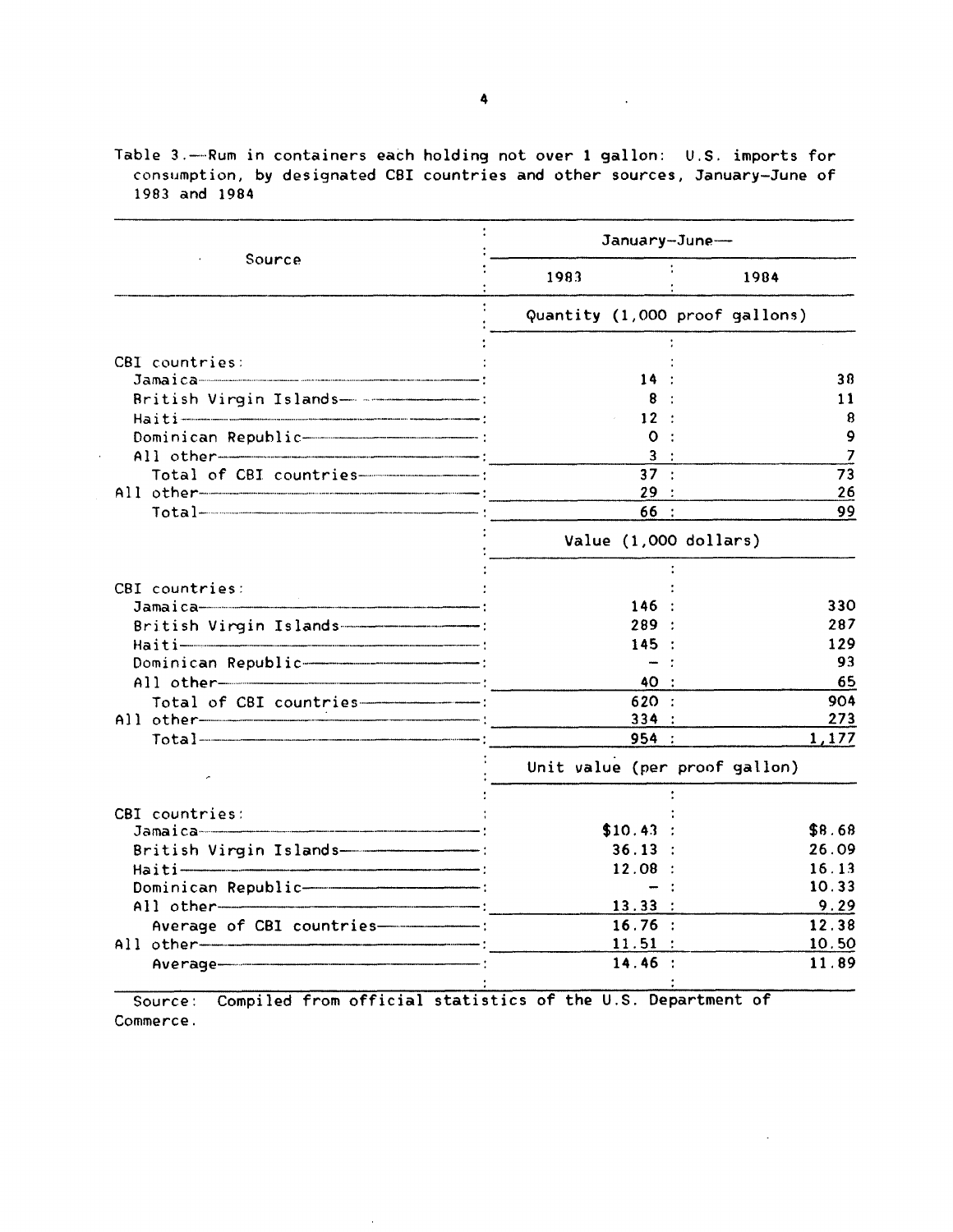Table 4. --- Rum in containers each holding over 1 gallon: U.S. imports for consumption, by designated CBI countries and other sources, January-June of 1983 and 1994

| Source                                          | January-June-                  |                  |  |
|-------------------------------------------------|--------------------------------|------------------|--|
|                                                 | 1983                           | 1984             |  |
|                                                 | Quantity (1,000 proof gallons) |                  |  |
| CBI countries:                                  |                                |                  |  |
|                                                 | 282 :                          | 4,844            |  |
|                                                 | 94 :                           | 51               |  |
|                                                 | 34 :                           | 22               |  |
|                                                 | $\mathbf{o}$ :                 |                  |  |
| Total of CBI countries------------------        | 410:                           | 4,918            |  |
|                                                 | 10:                            |                  |  |
|                                                 | 420 :                          | 4,924            |  |
|                                                 | Value (1,000 dollars)          |                  |  |
| CBI countries:                                  |                                |                  |  |
|                                                 | $1,170$ :                      |                  |  |
|                                                 | 360:                           | $-27,425$<br>190 |  |
|                                                 | 47 :                           | 44               |  |
| British Virgin Islands------------------------- |                                |                  |  |
| Total of CBI countries-------------------       | 1,577:                         | 27,663           |  |
|                                                 | 38:                            | 18               |  |
|                                                 | $1,615$ :                      | 27,681           |  |
|                                                 | Unit value (per proof gallon)  |                  |  |
|                                                 |                                |                  |  |
| CBI countries:                                  |                                |                  |  |
|                                                 | \$4.15:                        | \$5.66           |  |
|                                                 | 3.83 :<br>1.38:                | 3.73             |  |
|                                                 |                                | 2.00             |  |
|                                                 | $-1$                           | 4.00             |  |
| Average of CBI countries---------------         | 3.85:                          | 5.63             |  |
|                                                 | 3.80 :                         | 3.00             |  |
|                                                 | 3.85:                          | 5.62             |  |

Source: Compiled from official statistics of the U.S. Department of Commerce.

 $\sim$ 

 $\pm$ 

 $\mathbf{f}% _{0}$ 

 $5<sub>5</sub>$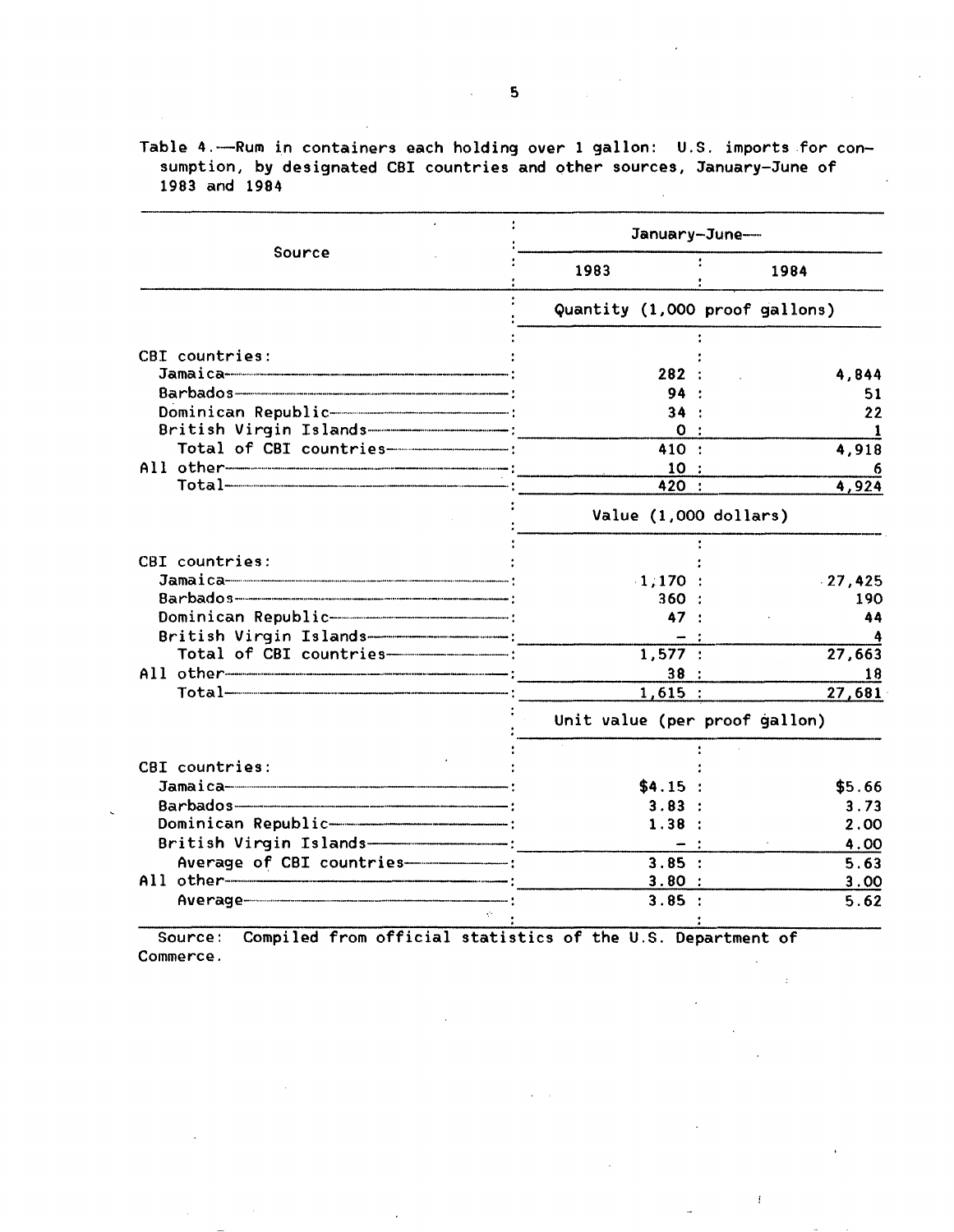|                                              | January-June-                  |        |  |
|----------------------------------------------|--------------------------------|--------|--|
| Source                                       | 1983                           | 1984   |  |
|                                              | Quantity (1,000 proof gallons) |        |  |
| $CBT$ countries:                             |                                |        |  |
|                                              |                                |        |  |
|                                              |                                |        |  |
| Total of CBI countries-----------------      |                                |        |  |
|                                              |                                | O      |  |
|                                              |                                | 14     |  |
|                                              | Value (1,000 dollars)          |        |  |
| $CBT$ countries:                             |                                |        |  |
|                                              |                                | 8      |  |
|                                              |                                | 8      |  |
| Total of CBI countries---------------------- |                                | 16     |  |
|                                              |                                |        |  |
|                                              |                                | 16     |  |
|                                              | Unit value (per proof gallon)  |        |  |
|                                              |                                |        |  |
| CBI countries:                               |                                |        |  |
|                                              |                                | \$1.13 |  |
|                                              |                                | 1.10   |  |
| Average of CBI countries----------------     |                                | 1.12   |  |
|                                              |                                |        |  |
|                                              |                                | 1.12   |  |
|                                              |                                |        |  |

Table 5.-Rum in containers each holding over 1 gallon, valued at not over \$2 per proof gallon: U.S. imports for consumption, by designated CBI countries and other sources, January-June of 1983 and 1984  $1/$ 

!/ Data for 1983 are not available. Imports for consumption of rum valued at not over \$2 per proof gallon were not reported prior to Jan. l, 1984.

Source: Compiled from official statistics of the U.S. Department of Commerce.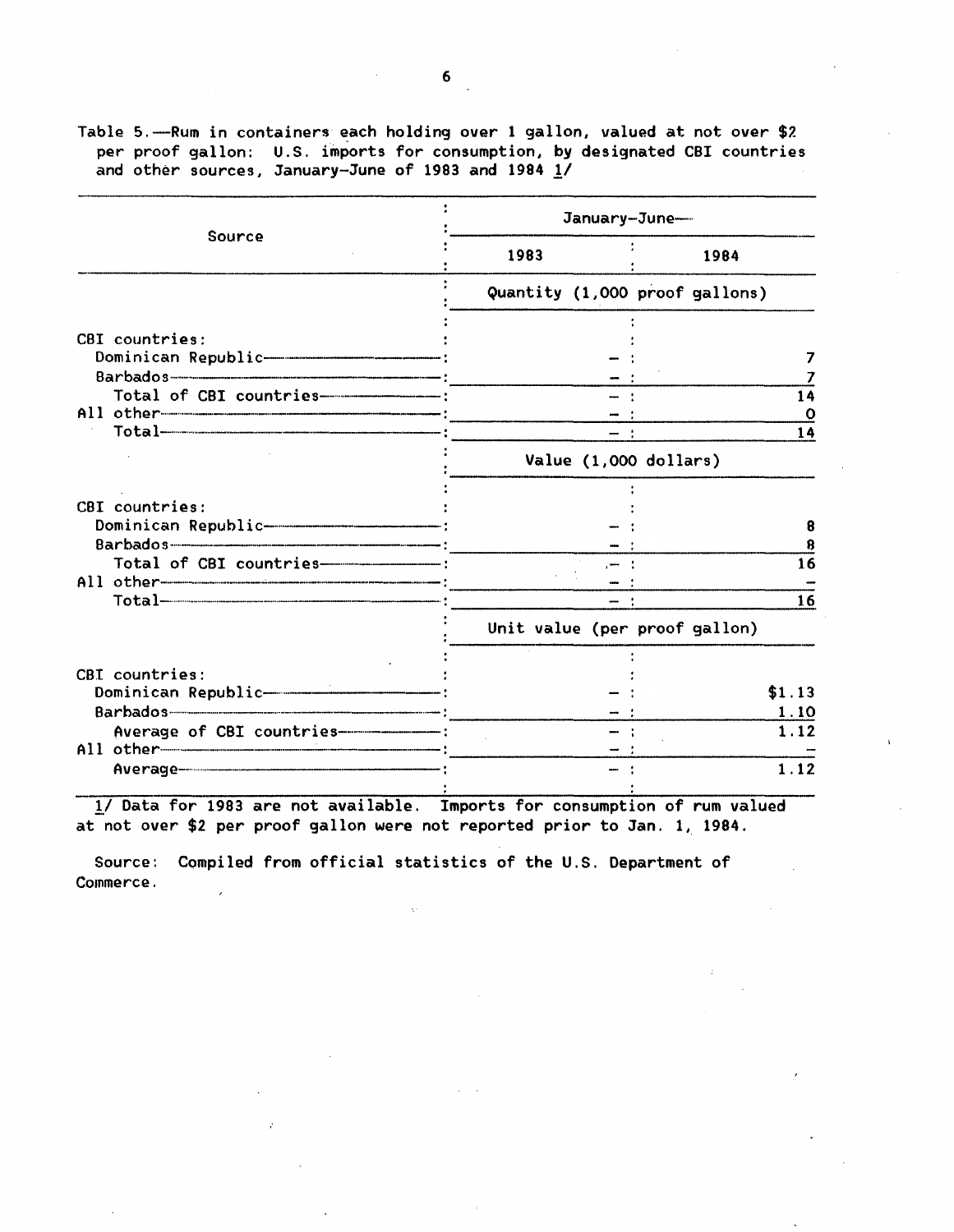Table 6.·-Rum in containers each holding over 1 gallon, valued between.\$2.oo and \$3. 50 per proof gallon: U.S. imports for consumption, by designated CBI countries and other sources, January-June of 1983 and 1984  $1/$ 

|                                             | January-June-                  |                           |  |
|---------------------------------------------|--------------------------------|---------------------------|--|
| <b>Source</b>                               | 1983                           | .1984                     |  |
|                                             | Quantity (1,000 proof gallons) |                           |  |
| CBI countries:                              |                                |                           |  |
|                                             |                                | 1,793                     |  |
|                                             |                                | 16                        |  |
| Total of CBI countries-------------------   |                                | 1,809                     |  |
|                                             |                                |                           |  |
|                                             |                                | 1,814                     |  |
|                                             | Value (1,000 dollars)          |                           |  |
|                                             |                                |                           |  |
| CBI countries:                              |                                |                           |  |
|                                             |                                | 5,336                     |  |
|                                             |                                | 37                        |  |
| Total of CBI countries--------------------- |                                | 5,373                     |  |
|                                             |                                | -13                       |  |
|                                             |                                | 5,386                     |  |
|                                             | Unit value (per proof gallon)  |                           |  |
|                                             |                                |                           |  |
| CBI countries:                              |                                |                           |  |
|                                             |                                | $\frac{1}{2}$ \$2.98      |  |
|                                             |                                | 2.31<br>$\overline{2.97}$ |  |
| Average of CBI countries--------------      |                                | $\sim$ 2.60               |  |
|                                             |                                | 2.97                      |  |
|                                             |                                |                           |  |

 $1/$  Data for 1983 are not available. Imports for consumption of rum valued between \$2.00 and \$3.50 per proof gallon were not reported prior to Jan. 1, 1984.  $\mathcal{F}(\mathcal{A})$  and  $\mathcal{F}(\mathcal{A})$ 

Source: Compiled from official statistics of the U.S. Department of Commerce.

7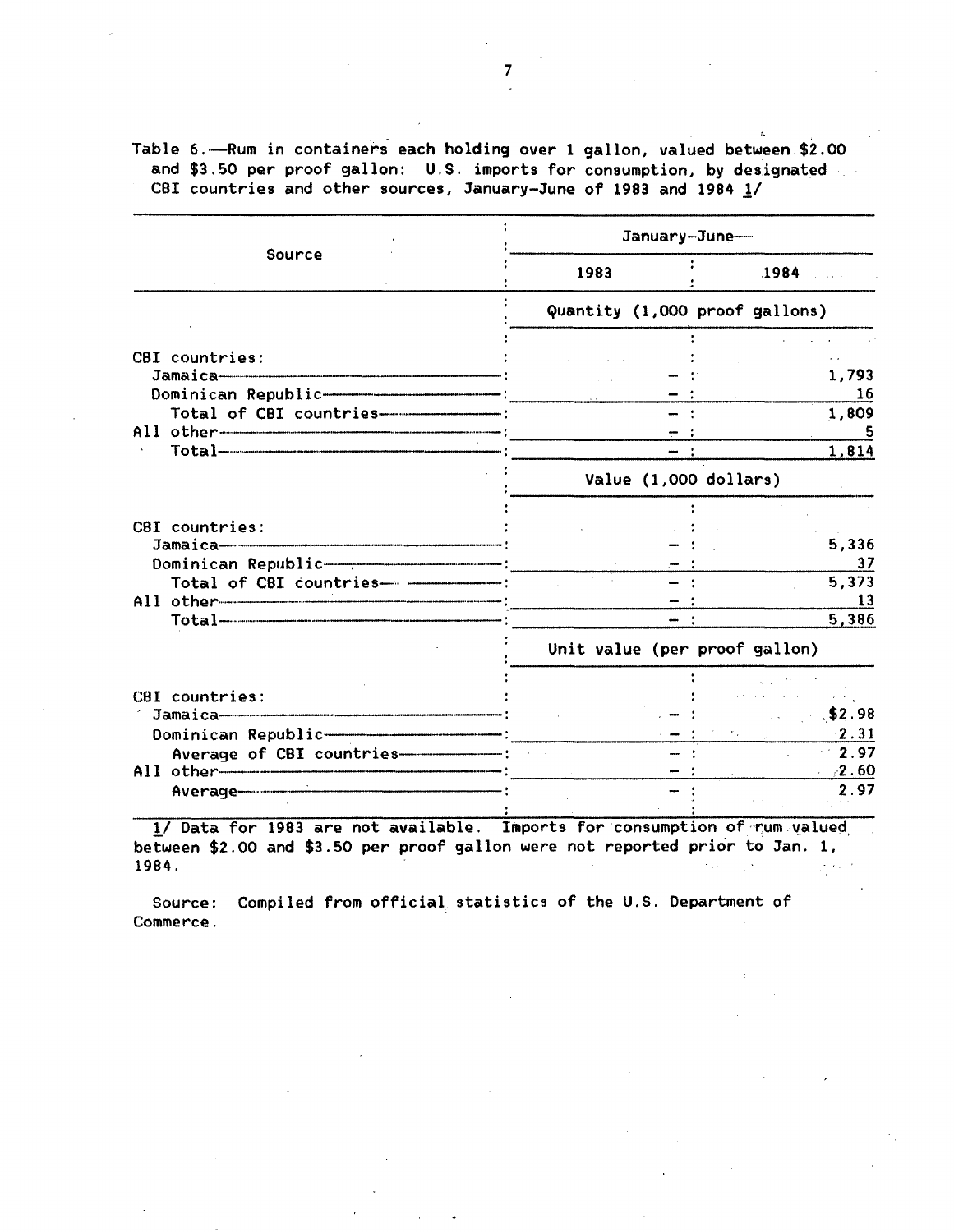|                                            | January-June-                  |  |  |
|--------------------------------------------|--------------------------------|--|--|
| Source                                     | 1983<br>1984                   |  |  |
|                                            | Quantity (1,000 proof gallons) |  |  |
| CBI countries:                             |                                |  |  |
|                                            | 3,051                          |  |  |
|                                            | 43                             |  |  |
|                                            |                                |  |  |
| Total of CBI countries-------------------- | 3,095                          |  |  |
|                                            |                                |  |  |
|                                            | 3,096                          |  |  |
|                                            | Value (1,000 dollars)          |  |  |
|                                            |                                |  |  |
| CBI countries:                             |                                |  |  |
|                                            | 22,088                         |  |  |
|                                            | 182                            |  |  |
|                                            |                                |  |  |
| Total of CBI countries-------------------- | 22,274                         |  |  |
|                                            |                                |  |  |
|                                            | 22,280<br>$-1$                 |  |  |
|                                            | Unit value (per proof gallon)  |  |  |
| CBI countries:                             |                                |  |  |
|                                            | \$7.24                         |  |  |
|                                            | 4.23                           |  |  |
|                                            | 4.50                           |  |  |
| Average of CBI countries---------------    | 7.20                           |  |  |
|                                            | 7.78                           |  |  |
|                                            | 7.20                           |  |  |

Table 7.-Rum in containers each holding over 1 gallon, valued at \$3.50 or more per proof gallon: U.S. imports for consumption, by designated CBI countries and other sources, January-June of 1983 and 1984 1/

1/ Data for 1983 are not available. Imports for consumption of rum valued at not over \$3.50 or more per proof gallon were not reported prior to Jan. 1, 1984.

Source: Compiled from official statistics of the U.S. Department of Commerce.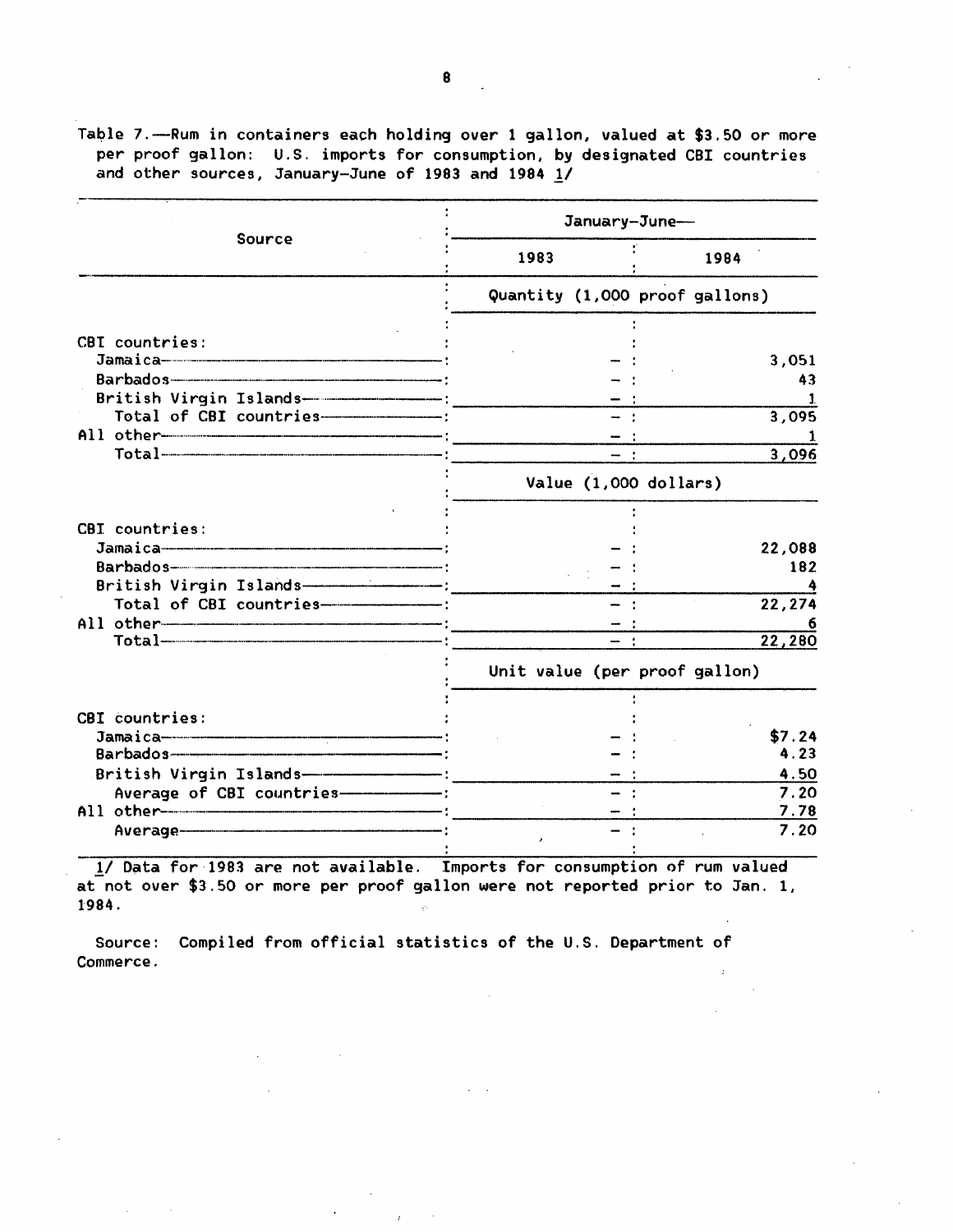| January-June-   |                                                                                                                                                                                                  |
|-----------------|--------------------------------------------------------------------------------------------------------------------------------------------------------------------------------------------------|
| 1983            | 1984                                                                                                                                                                                             |
|                 | Quantity (1,000 proof gallons)                                                                                                                                                                   |
| 75.             | 40<br>$\sim$ 1000 $\sim$ 1000 $\sim$ 10117                                                                                                                                                       |
| 13 <sup>7</sup> | 15<br>$\therefore$ 12                                                                                                                                                                            |
|                 | $\overline{2}$<br>111                                                                                                                                                                            |
|                 | 197<br>sa shekarar 200                                                                                                                                                                           |
|                 | 173<br>$173:$ $100$<br>161 Engine Construction<br>85<br>73 : Albert Albert Albert (1988)<br>73<br>ページ・エネス 大島 一才<br>206 : Participation (2010)<br>773<br>831: 1,212                               |
|                 | \$4.29<br>$5.10$ : $\frac{1}{2}$ , $\frac{1}{2}$ , $\frac{1}{2}$<br>5.76<br>4.88 : 5.84<br>$\therefore$ 6.03<br>$-3.79$<br>6.96<br>4.22 :<br>6.14                                                |
|                 | 34:<br>33:<br>10:<br>42:<br>197:<br>Value (1,000 dollars)<br>218:<br>$\mathcal{O}(\mathcal{O}(\log n))$ and $\mathcal{O}(\log n)$<br>Unit value (per proof gallon)<br>\$2.92:<br>5.73:<br>4.84 : |

Table 8.-Rum: U.S. exports of domestic merchandise, by principal markets, January-June of 1983 and 1984  $\sim$ 

 $\sim 100$ 

 $\sim$ 

 $\sim 10^{-11}$ 

 $\sim$ 

 $\sim 10$ 

 $\mathcal{L}^{\mathcal{L}}(\mathcal{L}^{\mathcal{L}}(\mathcal{L}^{\mathcal{L}}(\mathcal{L}^{\mathcal{L}}))$ 

 $\ddot{\phantom{a}}$ 

 $\label{eq:3.1} \mathcal{L}(\mathcal{A}^{\mathcal{A}}_{\mathcal{A}}(\mathcal{A}^{\mathcal{A}}_{\mathcal{A}})) = \mathcal{L}(\mathcal{A}^{\mathcal{A}}_{\mathcal{A}}(\mathcal{A}^{\mathcal{A}}_{\mathcal{A}})) = \mathcal{L}(\mathcal{A}^{\mathcal{A}}_{\mathcal{A}}(\mathcal{A}^{\mathcal{A}}_{\mathcal{A}}))$ 

 $\sim 100$ 

 $\sim$   $\sim$   $\sim$   $\sim$   $\sim$   $\sim$   $\sim$   $\sim$ 

 $\sim 100$ 

 $\sim 10$ 

 $\frac{1}{2}$  ,  $\frac{1}{2}$ 

 $\sim$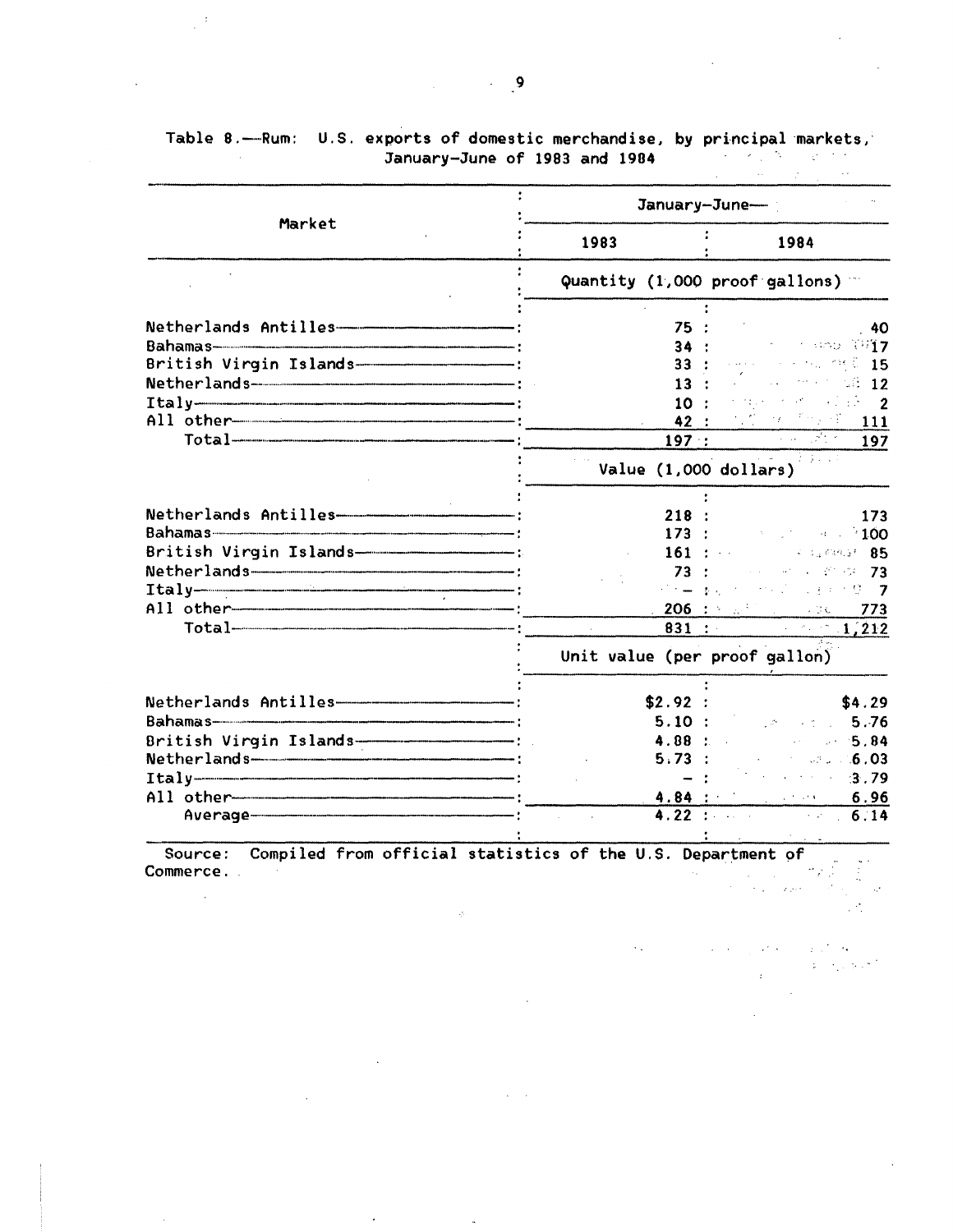Table 9.-Rum: Shipments from Puerto Rico and the U.S. Virgin Islands to the United States, January-June of 1983 and 1984  $\Delta \sim 10^4$ 

| (In thousands of proof gallons)        |               |        |
|----------------------------------------|---------------|--------|
|                                        | January-June- |        |
| Source                                 | 1983          | 1984   |
|                                        |               |        |
| Puerto Rico:                           |               |        |
| In containers less than 1 gallon-      | 3,499:        | 3,413  |
| In containers 1 gallon or more-----    | 8,657:        | 7,436  |
| Total                                  | 12,156:       | 10,849 |
| U.S. Virgin Islands:                   |               |        |
| In containers less than 1 gallon---    | 59:           | 33     |
| In containers 1 gallon or more $---$ : | 1,533:        | 1,149  |
|                                        | 1,592:        | 1,182  |
|                                        |               |        |

 $\ddotsc$ 

Source: Compiled from official statistics of the U.S. Department of Commerce.

 $\frac{4}{7}$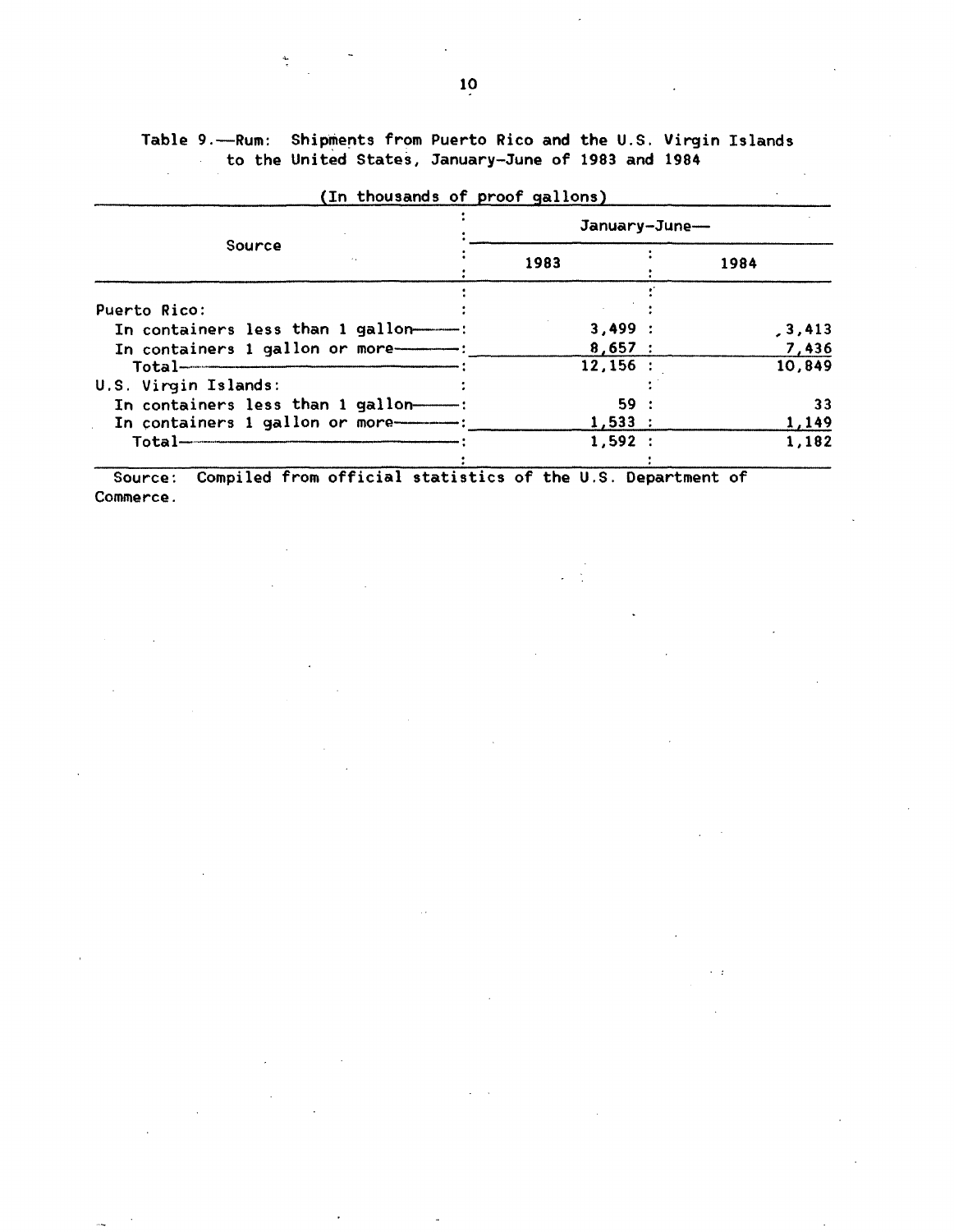$\label{eq:2.1} \frac{1}{\sqrt{2\pi}}\int_{0}^{\infty}\frac{1}{\sqrt{2\pi}}\left(\frac{1}{\sqrt{2\pi}}\right)^{2\alpha} \frac{1}{\sqrt{2\pi}}\int_{0}^{\infty}\frac{1}{\sqrt{2\pi}}\left(\frac{1}{\sqrt{2\pi}}\right)^{\alpha} \frac{1}{\sqrt{2\pi}}\frac{1}{\sqrt{2\pi}}\int_{0}^{\infty}\frac{1}{\sqrt{2\pi}}\frac{1}{\sqrt{2\pi}}\frac{1}{\sqrt{2\pi}}\frac{1}{\sqrt{2\pi}}\frac{1}{\sqrt{2\pi}}\frac{1}{\sqrt{2\$ 

 $\mathcal{A}^{\text{max}}$  and  $\mathcal{A}^{\text{max}}$ 

 $\label{eq:2.1} \frac{1}{\sqrt{2}}\left(\frac{1}{\sqrt{2}}\right)^2\left(\frac{1}{\sqrt{2}}\right)^2\left(\frac{1}{\sqrt{2}}\right)^2\left(\frac{1}{\sqrt{2}}\right)^2.$